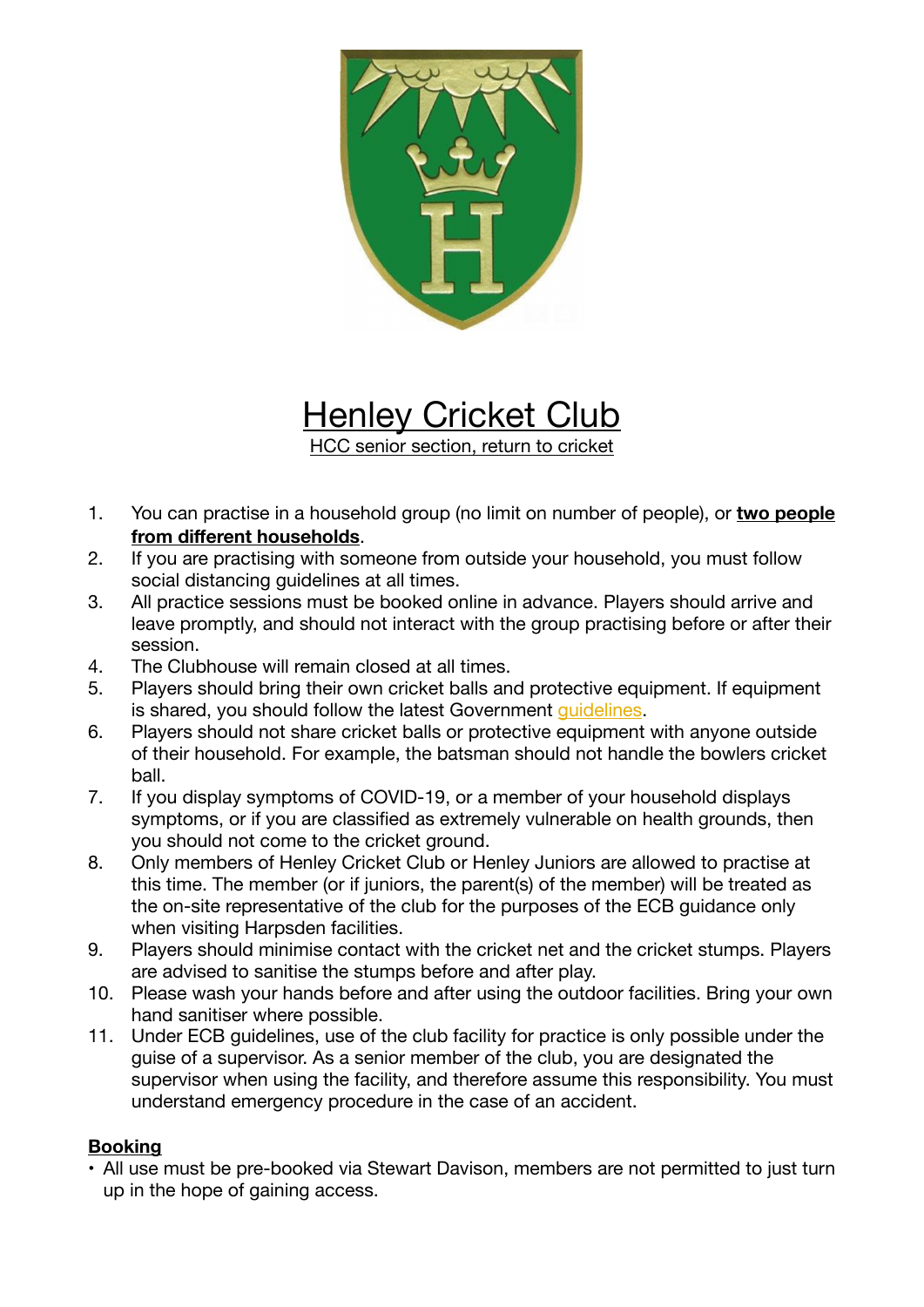- In order to book, please email [HenleyCCJuniors@gmail.com](mailto:HenleyCCJuniors@gmail.com)
- Emails will be answered between 6pm and 7pm each evening, anything after that point may not be seen.
- It is possible to book up to 7 days in advance, with a minimum of of 24 hours in advance.
- The booking document is live online, with an indication of available times.
- It is possible to book for 50 minutes, or 1 hour 50 minutes. The ten minute change over allows social distancing to be maintained between groups and cleaning of facilities.
- Bookings are on a first come first serve basis.
- The club reserve the right to make adjustment to the schedule.
- 1:1 coaching is available at cost.

### **Practice times**

HCC senior men have priority on: Tuesday 4-9pm Thursday 4-9pm Saturday 2-9pm Sunday 2-9pm

# **Practice facilities**

There are 5 sections that are bookable:

- Astro Net x 1 (Please note neighbouring nets are not allowed to be used, therefore one has been locked).
- Turf Net x 1
- Outfield Areas x 3

These are shown in the schematic below:



# **Changing and toilets**

- Only the umpires room is to be opened during these sessions for access to a toilet, hand washing facilities and a first aid kit.
- The changing rooms will not be open for kit storage or changing. Please arrived already changed.